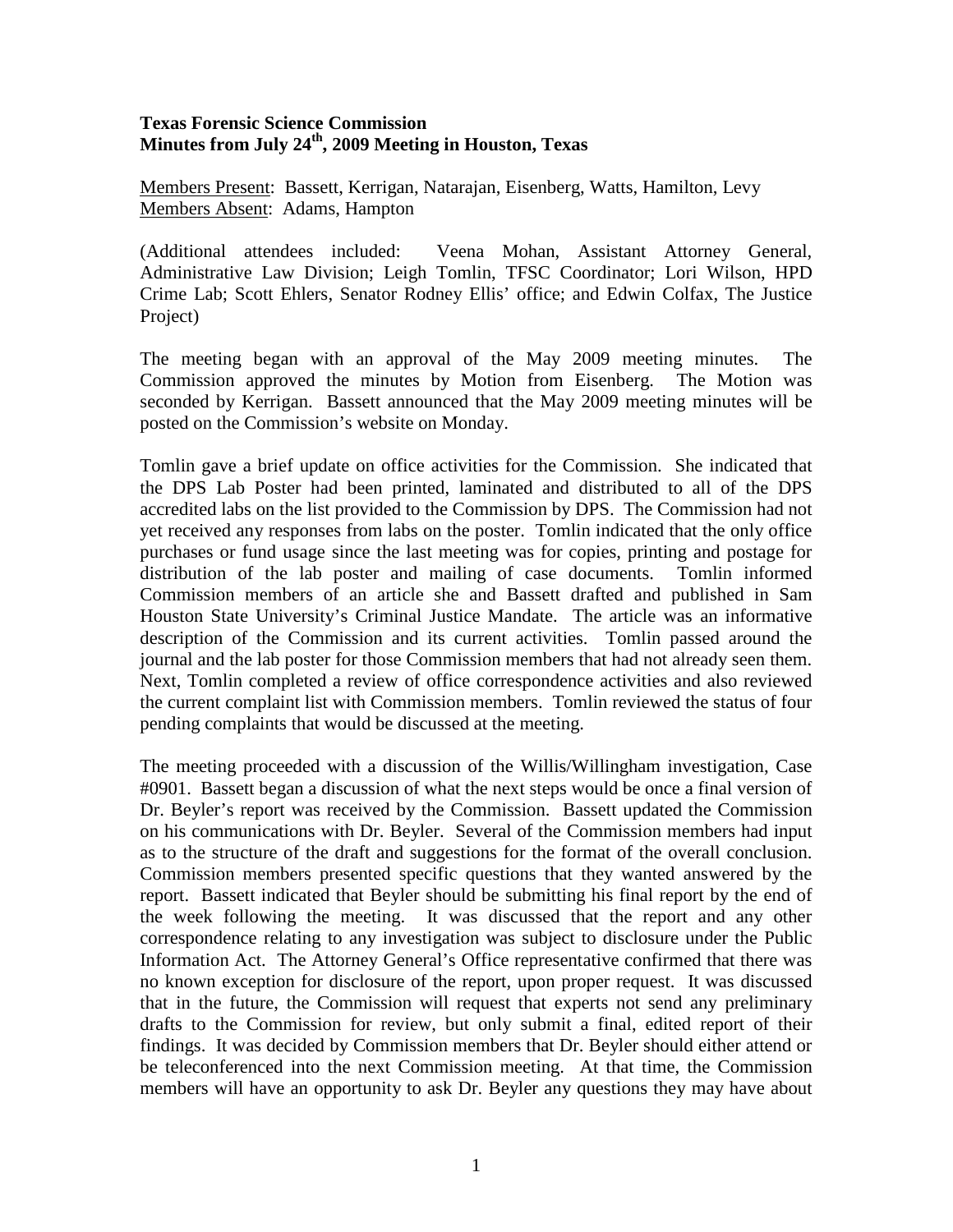his final report. It was also decided that in the future, the Commission will teleconference with any expert at the meeting prior to the date the experts' report is released. The decision was confirmed by Motion from Hamilton and seconded by Eisenberg. Next, Bassett explained that Dr. Beyler was missing the testimony of one fire expert who testified at the Willis trial. Bassett asked Tomlin to get in touch with him on contacting the appellate court to obtain the trial transcript. A brief review of assignments for the Willis/Willingham matter ended this portion of the meeting.

The meeting continued with a review of the Moon investigation, Case #0902. Eisenberg lead a discussion on the status of Dr. Shaler providing the Commission with an estimate. Commission members agreed that the cost estimate was reasonable for the investigation. There was some discussion about the estimated length of time for the investigation. Eisenberg will speak with Dr. Shaler before the next meeting regarding questions from the Commission. Eisenberg indicated that he had gone through all of the transcripts and reports provided to the Commission by DPS. The documents should be sufficient for Shaler to render his report. It was decided that Tomlin and Bassett would begin drafting the contract between the Commission, Sam Houston State University and Dr. Shaler. The draft will be similar to the one drafted for Dr. Beyler in the Willis/Willingham investigation. The Commission continued the discussion with questions they would like answered in the Shaler report. It was discussed that Levy would contact Donna Standley for feedback on the case. A brief review of assignments for the Moon case ended this portion of the meeting.

Next, the meeting proceeded with a discussion of legislation involving the Commission. The DNA audit program legislation did not pass this session. The bill was passed by the Senate, passed by the House Public Safety committee, but then died on the calendar at the end of session. Colfax indicated that the legislature was very much on board. There was not much opposition to expanding the oversight of the Commission. Kerrigan indicated that the delay of the audit program might be a good thing, as the results of the upcoming roundtable discussions with stakeholders will provide significant input as to how the bill should be structured. Stakeholders will have an opportunity to draft some guidelines with regard to expanding the Commission's activities. Other concerns with the bill were questions regarding whether the Commission had sufficient funding. Kerrigan indicated that it was important for the Commission to make clear that the audit program would not result in biological evidence from being removed from the crime labs. The program would be more of a paper audit program. There has been some concern from forensic biologists with this issue. Watts continued the discussion with comments and input received at the annual Association of Forensic DNA Analysts and Administrators meeting. Watts indicated that there has been much opposition from the forensic science community as to another layer of regulation. Ehlers recommended that the Commission convey their findings and ideas regarding any bill related to the Commission before the next session.

The meeting continued with a discussion of the distribution of information on the TFSC. Bassett informed Commission members of his presentation at the Advanced Criminal Law seminar. Bassett gave an informative speech during the crime scene investigation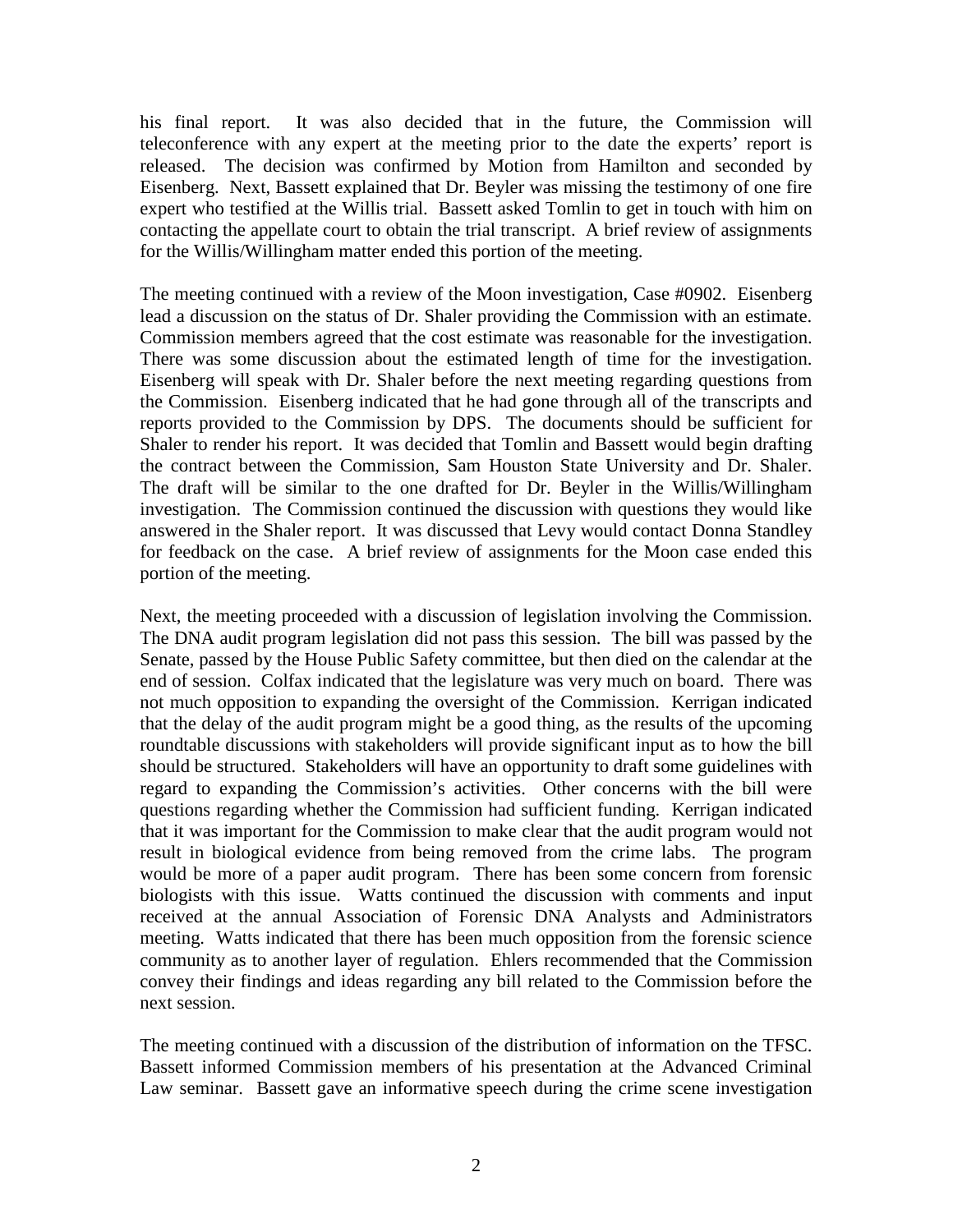portion of the seminar. Kerrigan lead the discussion regarding the series of roundtable discussions with forensic scientists and stakeholders following the publication of the NAS report. The meetings will be held in four locations, and the tentative date for the first meeting in Austin is Friday, November the  $6<sup>th</sup>$ . Kerrigan indicated that Pat Johnson offered that entire week for meeting space at the DPS crime lab headquarters in Austin. DPS will be hosting the first meeting and the Commission will provide all of the logistics. The second meeting will be held in Houston, sometime in December or January and the third, in Dallas, in February or March. A fourth meeting will tentatively be held in Lubbock next year. Natarajan is to look into contacting the law school at Texas Tech University regarding holding the roundtable discussion in one of their buildings. The meetings will be announced through relative media sources, Judge Hervey and other law enforcement agencies. Kerrigan proposes 8 roundtables per meeting with 10-12 people per table. She presented an outline of potential topics and ideas for the meeting. The outline was reviewed by the Commission. The Commission discussed hiring two different expert meeting facilitators to assist in preparation and development for the meeting. There was a motion to approve hiring Ray Davis for the first meeting in Austin, TX. The motion was presented by Hamilton, seconded by Watts and approved by the Commission. Kerrigan will get in touch with Mr. Davis.

The next steps in preparation for the meeting will be to put together a registration form to post on the Commission's website. Tomlin and Kerrigan will work together in preparing and editing the form. Tomlin will contact different agencies that may be interested in attending. Watts and Kerrigan will work together in identifying chair people for each meeting. Tomlin is to schedule teleconferences with moderators through the University.

Scott Ehlers offered comments as to the timing of the meetings. He suggested that if timing is such, the final report that is the product of these meetings could be a very good opportunity to propose some legislative reform. If the report comes out soon enough, it could impact the next legislative session. Ehlers suggested that the Commission incorporate legal reforms as part of the report.

The meeting proceeded with a review of pending complaints. A discussion regarding complaint # 0915 was led by Eisenberg. Eisenberg reviewed all of the documentation for the complaint and suggested re-contacting ASCLD, the accrediting agency. Tomlin indicated that the Office had not seen a response to the complaint from ASCLD. It was also discussed that DPS should be contacted regarding the complaint. Tomlin is to send a letter along with the complaint to Pat Johnson. It was discussed that any response, particularly a response from the lab, should be to the same level of detail of the complaint. Each allegation should be followed up with proof that the allegation has been corrected or did not exist. The response should be extremely detailed addressing each of the points in writing, showing that the issues have been corrected. Bassett stated that contact should be reinitiated with ASCLD regarding the complaint, and then the Commission will ask SWIFS to provide a detailed response specifically to the complaint, point by point. DPS will also be sent the complaint and any corresponding documentation.